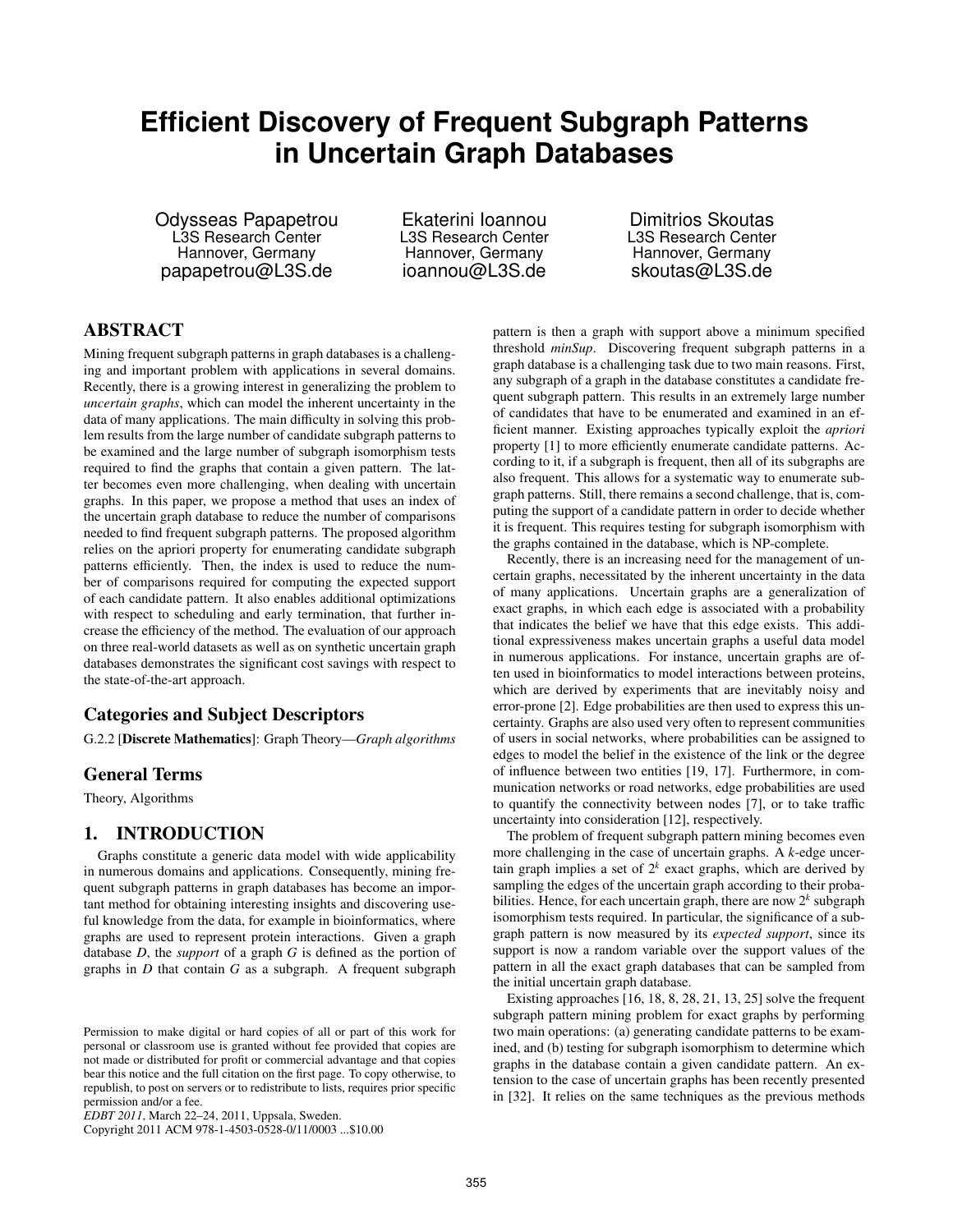for enumerating candidate patterns and focuses on the second task, where the basic idea is to trade off accuracy with efficiency when computing the expected support of a pattern. In particular, it proposes an approximate algorithm for computing the expected support of a subgraph pattern by transforming the problem to an instance of the DNF counting problem. However, although this can reduce the cost of the computation for a single uncertain graph, the overall cost still remains prohibitively high, even when dealing with moderate size databases containing a few hundreds of graphs.

In this paper, we propose an efficient algorithm called UGRAP to address this problem. UGRAP relies on an index of the uncertain graph database to significantly reduce the amount of computations required to determine the support of a candidate pattern. The index comprises two structures. The first is an inverted index on graph edges enhanced with edge probabilities, and the second is a structure providing summarized information regarding connectivity of graph nodes up to a specified path length. Similar to previous approaches, the algorithm efficiently enumerates candidate patterns based on the apriori property. Then, when the support of a candidate subgraph pattern needs to be computed, the index is used to identify a subset of the uncertain graphs in the database that may contain this pattern, thus avoiding a significant number of unnecessary subgraph isomorphism tests. In addition, we also propose optimizations to further increase the efficiency of the method, allowing for early termination and more effective scheduling of the graphs to be examined. Our extensive experimental evaluation on three real-world data sets from the bioinformatics domain, as well as on a synthetic uncertain graph database, demonstrates the significant reduction of the computational cost when compared to the state-of-the-art method for the same problem.

Summarizing, our main contributions are as follows:

- We introduce an index of an uncertain graph database comprising information on graph edges along with their probabilities and a summary of connectivity information between graph nodes.
- We propose an algorithm that uses the aforementioned index to efficiently solve the problem of frequent subgraph pattern mining in uncertain graphs, by pruning the search space when computing the expected support of candidate patterns.
- We further improve the efficiency of the algorithm by proposing additional optimizations for early termination and effective scheduling of graph comparisons.
- We demonstrate the efficiency of our method by conducting a comprehensive experimental evaluation on large real-world and synthetic datasets, showing that it significantly outperforms existing state-of-the-art solutions to the problem.

The rest of the paper is organized as follows. The next section presents related work. The data model and a formal problem definition are introduced in Section 3. Section 4 introduces the UGRAP index, while Section 5 explains the frequent subgraph pattern mining algorithm based on this index. Section 6 presents and discusses the results of our experimental evaluation on real and synthetic datasets. Finally, Section 7 concludes the paper.

# 2. RELATED WORK

In this section, we present related work considering both the case of exact and uncertain graphs.

## 2.1 Exact Graphs

Given the significance of the problem, a lot of research efforts have focused on mining frequent subgraph patterns in exact graphs,

with first approaches dating back to the 1990's [26]. Existing methods are typically classified in two categories: *apriori-based* and *pattern growth*.

The approaches of the first category follow the main idea behind the Apriori algorithm [1] for mining frequent itemsets. More specifically, they rely on the *apriori property*, according to which all the subpatterns of a frequent subgraph pattern are also frequent. Thus, to enumerate candidate patterns, they apply breadth-first search to generate subgraphs of size  $(k + 1)$ , by joining two subgraphs of the previous level.

The main representatives of this category are AGM [16], FSG [18] and PM [8]. They mainly differ on the basic building block used to enumerate candidate patterns, which can be nodes [16], edges [18], or edge-disjoint paths [8]. AGM starts the search by examining graphs comprising a single vertex, and then it proceeds by generating larger candidates adding one extra vertex at each subsequent step. FSG uses edges, instead of vertices, as the primary building block for candidate generation. It limits the class of the frequent subgraphs to connected graphs and introduces several heuristics to increase the efficiency of computing the support of a pattern, using graph vertex invariants, such as the degree of each vertex in the graph. It also improves the efficiency of the candidate pattern generation by introducing the transaction ID method. PM also follows breadth-first enumeration for generating the candidate patterns; however, in contrast to the previous approaches which employ single vertices or edges as basic building blocks for pattern generation, it utilizes edge-disjoint paths. This reduces the required iterations, while it is proved that completeness is maintained.

To avoid the costly breadth-first based candidate pattern generation, which incurs heavy memory requirements, the methods in the second category adopt depth-first search, where patterns are grown directly from a single graph instead of joining two previous subgraphs. The main representative of this category is gSpan [28], which also relies on canonical labeling like previous approaches, but it uses a tree representation instead of an adjacency matrix as a coding scheme for the graph. Based on the assigned codes, candidate patterns are organized lexicographically in a tree hierarchy, which is then searched in a depth-first manner. In the same direction, GASTON [21] splits the discovery process into several phases to increase efficiency by first searching for frequent paths, then for frequent free trees, and finally for cyclic graphs. Efficiency is improved since these classes of structures are contained in each other. The basic idea is to store and reuse the embeddings instead of performing subgraph isomorphism tests. However, this has high space requirements and does not scale well to large graph databases.

Another approach is FFSM [13], which proposes a vertical search scheme within an algebraic graph framework. Relying on a graph canonical form, it introduces two new operations, FFSM-Join and FFSM-Extension, to improve the efficiency of pattern enumeration. An embedding set for each frequent subgraph is also maintained to avoid expensive subgraph isomorphism tests. Furthermore, an adjacency index structure, called ADI, is proposed in [25] to deal with the cases in which the graph database is too large to fit in main memory. It is also shown how the gSpan algorithm [28] can be adapted to use ADI.

Finally, to reduce the size of the output, more recent works have focused on mining only subgraph patterns that are closed [29], maximal [14], significant [27] or representative [31], or on summarizing subgraph patterns [20].

### 2.2 Uncertain Graphs

Recently, there has been a growing interest in using uncertain graphs as a data model in applications that need to deal with un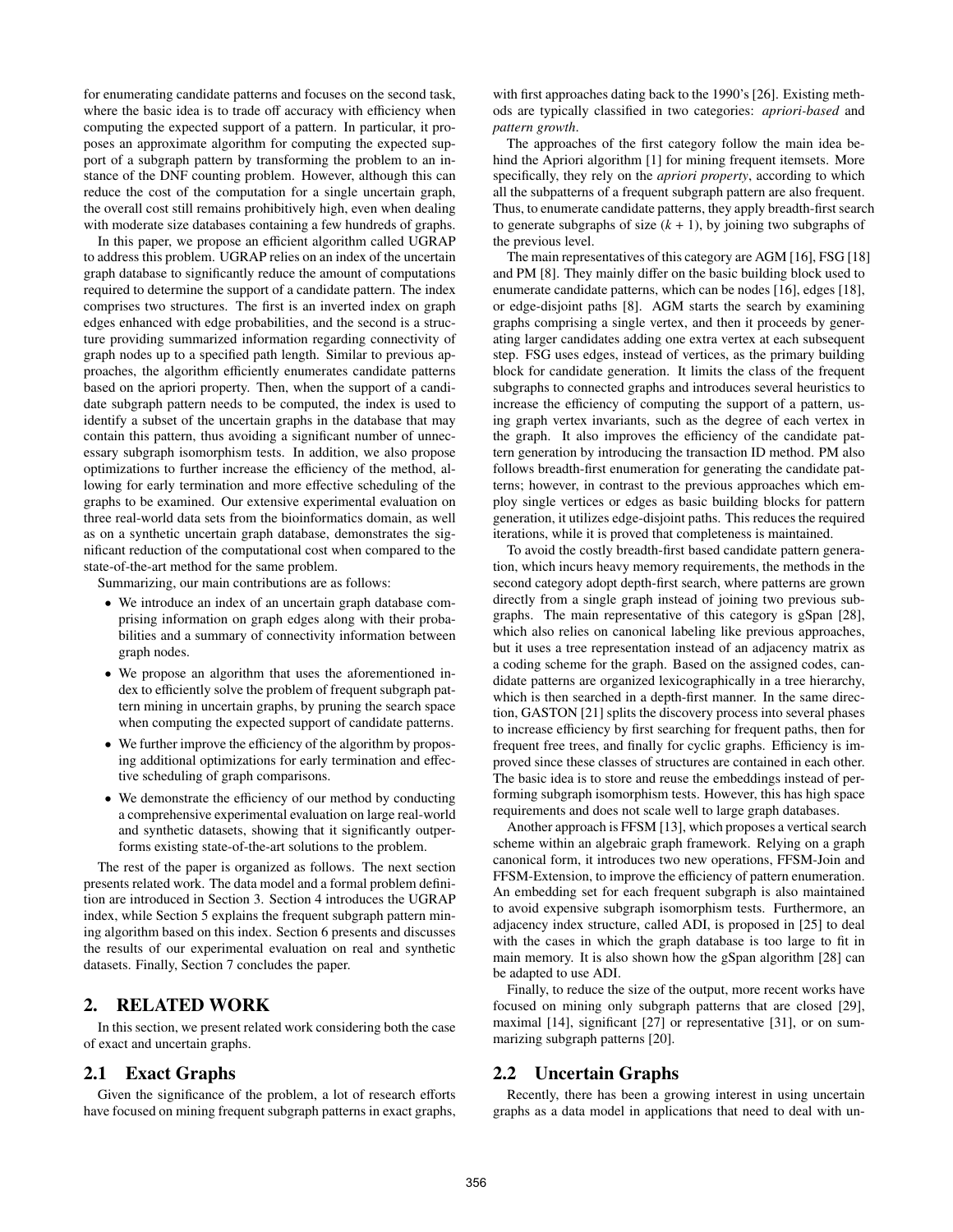certainty. Thus, various problems for mining uncertain graphs have emerged. The problem of finding reliable subgraphs in uncertain graphs is studied in [11]. Given a graph that is subject to random edge failures, the goal is to find and remove a number of edges so that the probability of connecting a set of selected nodes in the remaining subgraph is maximized. Three novel types of probabilistic path queries have been defined in [12] for uncertain graphs representing road networks, where edge probabilities capture the uncertainty in traffic conditions. Also, both exact and approximation algorithms are introduced to answer such queries. A generalization of *k*-Nearest Neighbor queries in uncertain graphs is presented in [22], where a framework is proposed considering alternative ways to define the distance between nodes taking edge probabilities into account. All these works clearly show the increasing need and interest in mining uncertain graphs.

However, to the best of our knowledge, up to now only one work has dealt with the problem of frequent subgraph pattern mining in uncertain graphs [32]. The proposed method is an approximation algorithm, called MUSE, which allows for a tradeoff between accuracy and efficiency when computing the expected support of candidate subgraph patterns. In particular, given a support threshold *minSup* and a relative error tolerance  $\varepsilon \in [0, 1]$ , the algorithm returns all subgraph patterns with expected support at least *minSup*, allowing also for some false positives with expected support in the range  $[(1 - \varepsilon)$  *minSup*, *minSup*]. Similar to corresponding methods for exact graphs, the solution addresses two main subtasks: (a) a method for enumerating candidate patterns, and (b) a method to compute the expected support of a pattern. Regarding the first task, the method proposed in gSpan [28] is adopted to construct a search tree of subgraph patterns. For the second task, two algorithms are proposed, an exact one for small instances of the problem (e.g., graphs with up to 30 edges) and an approximate one for larger instances. The main idea in both algorithms is to transform the problem to an instance of the DNF counting problem [24].

Although this algorithm makes it possible to approximate the expected support of a candidate pattern for an uncertain graph with a large number of edges, the computational cost is still quite high, and therefore the method does not scale well, even for moderate size databases with up to a few hundreds of uncertain graphs. In our approach, we remove this limitation, by constructing an index of the uncertain graph database, which significantly prunes the search space and enables for additional optimizations based on early termination and efficient scheduling to avoid the expensive subgraph isomorphism tests.

#### 3. DATA MODEL & PROBLEM DEFINITION

In this section, we formally define uncertain graphs and the problem of frequent subgraph pattern mining in uncertain graph databases. For clarity of the presentation, we first introduce the problem of frequent subgraph pattern mining in exact graphs, and then we explain how it is generalized in uncertain graphs. The data model and definitions used in this paper are in line with previous approaches for mining frequent subgraph patterns in both exact and uncertain graphs (e.g., [28, 32]).

**DEFINITION** 1 (EXACT GRAPH). An exact graph *is a tuple G* =  $(V, E, \Sigma, L)$ , where V is a set of vertices,  $E \subseteq V \times V$  is a set of edges,  $\Sigma$  *is a set of labels, and L* :  $V \cup E \rightarrow \Sigma$  *is a function assigning labels to vertices and edges.*

The vertex set of a graph  $G$  is denoted by  $V(G)$  and the edge set by  $E(G)$ . The size of a graph *G*, denoted as  $|G|$ , is defined by the number of edges it contains, i.e., |*E*(*G*)|. For simplicity, we assume that the graph is undirected, since this a more typical scenario in frequent subgraph pattern mining, e.g., in bioinformatics; however, it is straightforward to extend the proposed method in the case of directed graphs.

Definition 2 (Subgraph Isomorphism). *Given two exact graphs,*  $G = (V, E, \Sigma, L)$  *and*  $G' = (V', E', \Sigma', L')$ , *a* subgraph isomorphism *from graph G to graph G' is an injective function*  $f: V \rightarrow V'$  *such that:*

*1.* ∀ *u* ∈ *V*, *f*(*u*) ∈ *V' and*  $L(u) = L'(f(u))$ *, and* 

*2.* ∀  $(u, v) \in E$ ,  $(f(u), f(v)) \in E'$  *and*  $L(u, v) = L'(f(u), f(v))$ *.* If such a function  $f$  exists, then  $G$  is subgraph isomorphic to  $G'$ , denoted as  $G \sqsubseteq G'$ . We also say that  $G'$  contains  $G$ . Moreover, the subgraph *G*" of *G*' with vertex set  $V'' = \{f(u) | u \in V\}$  and edge set  $E'' = \{(f(u), f(v)) \mid (u, v) \in E\}$  is called the *embedding* of *G* in *G*<sup> $\prime$ </sup> under *f* .

Based on the above, we can define the *support* or *frequency* of a subgraph pattern *S* in an exact graph database *D* as the portion of graphs in *D* to which *S* is subgraph isomorphic. Notice that we only consider connected graphs as subgraph patterns. Furthermore, a subgraph pattern is considered to be *frequent* in *D*, if its support exceeds a pre-defined threshold *minSup*. Formally, we define frequent subgraph patterns in exact graph databases as follows.

Definition 3 (Support). *Given a subgraph pattern S and an exact graph database D, the* support *of S in D is defined by*

$$
sup(S, D) = \frac{|{G \in D \mid S \subseteq G}|}{|D|}
$$
 (1)

*If sup*( $S$ , $D$ )  $\geq$  *minSup, where minSup is a given support threshold within* [0, 1]*, then S is a* frequent *subgraph pattern in D.*

In the following, we show how the above concepts generalize in the case of uncertain graphs. *Uncertain* or *probabilistic* graphs generalize exact graphs by associating to each edge a probability that it exists. Formally:

Definition 4 (Uncertain Graph). *An* uncertain *graph is a tu* $ple G<sup>p</sup> = (V, E, \Sigma, L, P)$ *, where*  $(V, E, \Sigma, L)$  *is an exact graph defined as previously and P* :  $E \rightarrow (0, 1]$  *is a function assigning to each edge a probability that it exists.*

An uncertain graph  $G^p$  implies a set of  $2^{|E|}$  possible exact graphs. These are sampled from  $G^p$  according to the probabilities assigned by the function *P*. As in previous approaches, we assume independence among edges, which is a realistic assumption in many real-world applications. The probability of an exact graph *G* being implied by  $G^p$ , denoted as  $G^p \Rightarrow G$ , is computed based on the probability of each edge of *G<sup>p</sup>* being included or excluded from *G*:

$$
P(Gp \Rightarrow G) = \prod_{e \in E(G)} P(e) \prod_{e \in E(Gp) \setminus E(G)} (1 - P(e)) \tag{2}
$$

Consequently, an uncertain graph database  $D<sup>p</sup>$  implies a set of |*D<sup>P</sup>*  $\prod_{i=1}^{\infty} 2^{|E(G_i^p)|}$  exact graph databases. Assuming also independence |  $i=1$  among the uncertain graphs in the database, the probability of an exact graph database *D* being implied by  $D^P$  is:

$$
P(D^P \Rightarrow D) = \prod_{i=1}^{|D^P|} P(G_i^P \Rightarrow G_i)
$$
 (3)

where  $G_i^p$  and  $G_i$  are the *i*-th graphs in  $D^p$  and *D*, respectively.

In an uncertain graph database  $D^P$ , the support of a subgraph pattern *S* is based on its support in the implied exact graph databases, taking also into consideration the corresponding probabilities of these databases. In particular, the support in this case is a random variable with probability distribution defined by: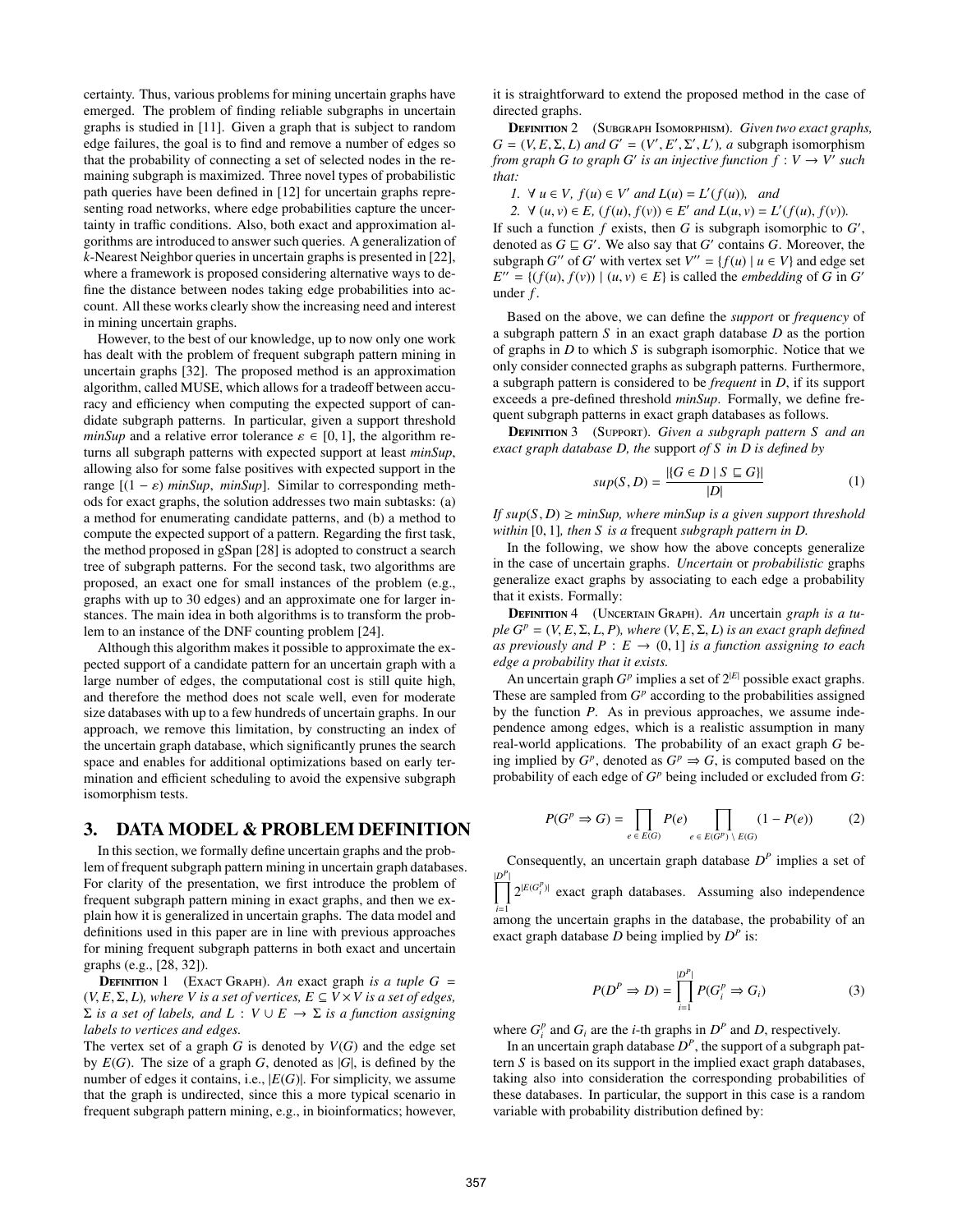

Figure 1: An illustrative example showing (a) an uncertain graph, (b) its implied exact graphs and (c) a subgraph pattern.

$$
P(s_i) = \sum_{\{D \mid D^P \Rightarrow D \text{ and } \sup(S, D) = s_i\}} P(D^P \Rightarrow D)
$$
 (4)

Therefore, to define frequent subgraph patterns in uncertain graph databases, we use as measure the *expected support*, which is defined as follows.

Definition 5 (Expected Support). *The* expected support *of a subgraph pattern S in an uncertain graph database D<sup>P</sup> is defined by:*

$$
esup(S, DP) = \sum_{\{D \mid DP \to D\}} P(DP \to D) \cdot sup(S, D) \tag{5}
$$

We can now formally define the problem of frequent subgraph pattern mining in uncertain graph databases.

Problem Definition. Given an uncertain graph database *D<sup>P</sup>* and a minimum support threshold *minSup*, return all the subgraph patterns *S* with expected support greater than or equal to *minSup*, i.e.,  $\text{exp}(S, D^P) \geq \text{minSup.}$ 

Example 1. *An illustrative example is presented in Figure 1, comprising an uncertain graph G<sup>P</sup> and a candidate subgraph pattern S . The labels of the vertices and edges denote their type, e.g., category of a protein or type of protein interaction. The figure also depicts the* 8 *exact graphs implied by GP, together with their probabilities, computed according to Equation 2. As shown, the subgraph pattern S is contained in the implied graphs*  $G_6^P$ *,*  $G_7^P$  *and*  $G_8^P$ *. Therefore, according to Equation 5, the expected support of S in G<sup>P</sup> is* 0.276*.*

A straightforward algorithm for solving this problem works as follows: (a) enumerate all candidate subgraph patterns; (b) for each generated candidate pattern, and for each uncertain graph in the database, generate all the implied exact graphs and compute the expected support of the pattern. The cost of the first step is the same as in the case of exact graphs. Hence, one of the existing strategies, based on the apriori property, can be applied for enumerating candidate patterns more efficiently. In our method, we use the approach of gSpan [28]. However, the cost of the second step is significantly increased compared to the corresponding one for the case of exact graph databases. Recall that, each uncertain graph with  $k$  edges implies a set of  $2^k$  exact graphs. Therefore, for each pair of a candidate pattern and a graph, it requires 2*<sup>k</sup>* subgraph isomorphism tests when the graph is uncertain instead of a single one when the graph is exact. A first approach for dealing with this problem is proposed in [32], which replaces this computation with a more efficient but approximate algorithm that can estimate the expected support of a subgraph pattern in an uncertain graph, when dealing with large graphs (i.e., above 30 edges). However, even with this approximation, the cost remains prohibitively high even for moderate size databases (e.g., above 100 graphs). Therefore, reducing the uncertain graphs to be considered to only those that may contribute to making a pattern frequent, and especially avoiding large graphs in the computation, becomes crucial. In the next sections, we propose a solution to this problem, using an index and a summary of the uncertain graph database, with additional optimizations for early termination and effective scheduling of graph comparisons.

## 4. THE UGRAP INDEX

As explained above, our goal is to prune the search space when computing the expected support of candidate subgraph patterns, by limiting the number of uncertain graphs that need to be examined for containment. For this purpose, we construct an index of the uncertain graph database, containing graph edges and their probabilities. Furthermore, to achieve better pruning, taking into consideration the structure of each candidate pattern and each examined graph, we also construct a structure containing connectivity information between graph nodes. This information is summarized in order to reduce memory requirements when dealing with large databases and large graphs, especially in the case of dense graphs. In this section, we present how the UGRAP index is constructed and maintained.

# 4.1 Edge Index

The first component of the UGRAP index, denoted with  $I^E$ , is an inverted index on graph edges extended with information on edge probabilities in order to take uncertainty of edges into account. More specifically, the structure  $I^E$  is a map where:

- each key is a label triple of the form  $t = (L_u, L_v, L_e)$ , representing graph edges, and
- the value of each key is a list containing the identifiers of the graphs in which these edges appear, as well as the corresponding occurrence probability.

An edge  $(u, v)$  contained in an uncertain graph in the database is mapped to the key  $T(u, v) = (L(u), L(v), L(u, v))$ . The value of a key *t* is then a list of pairs of the form  $(G^P, p_t^{G^P})$ , where  $p_t^{G^P}$  is the probability that the graph *G<sup>P</sup>* contains at least one edge *e* mapped to the key *t*. Only those graphs with non zero probability are stored in the index. Given the independence assumption between edges,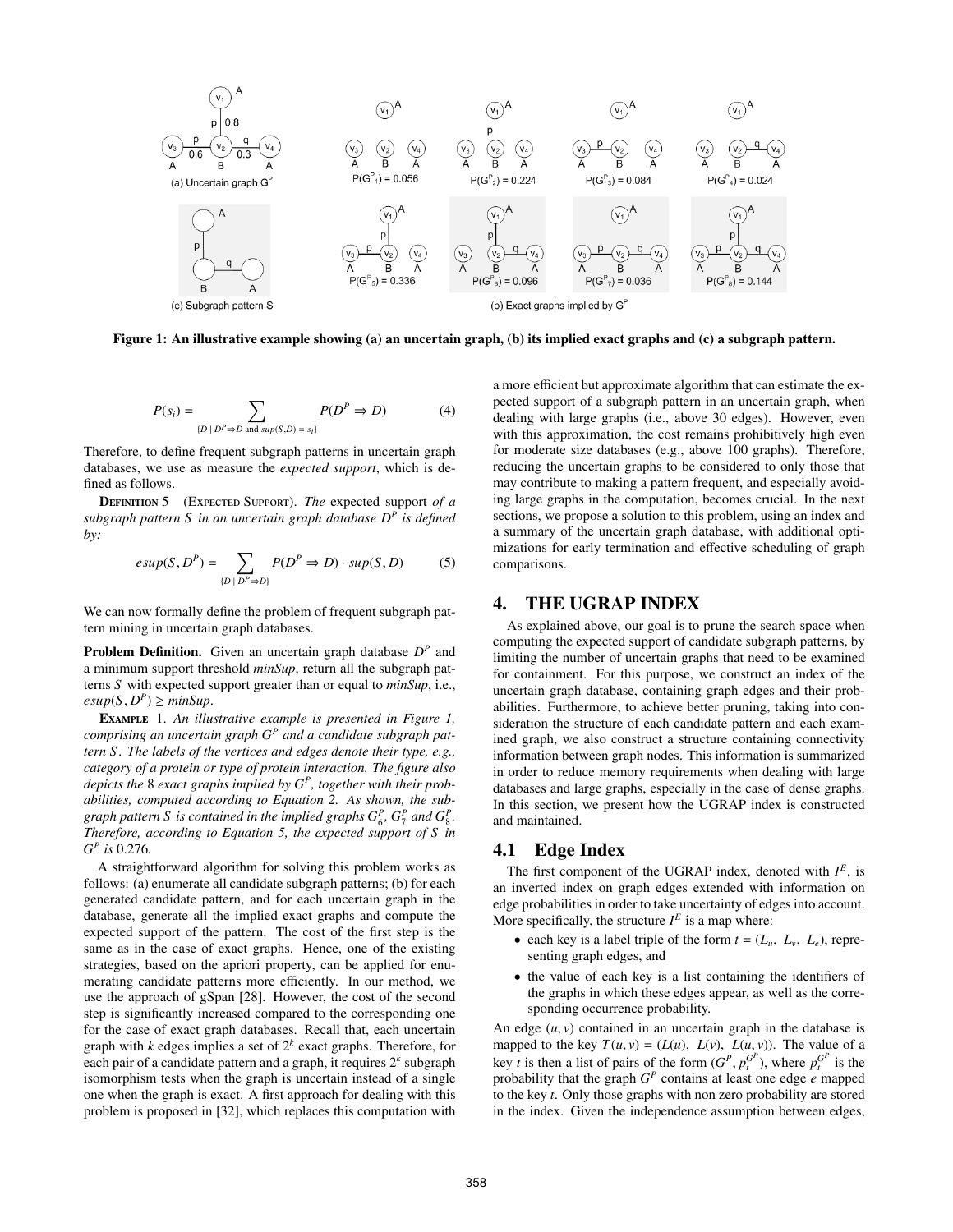this probability is computed by:

$$
p_t^{G^P} = 1 - \prod_{e \in G^P \land T(e) = t} (1 - P(e)) \tag{6}
$$

where the product denotes the probability that no edge mapped to *t* exists. Formally, the edge index  $I<sup>E</sup>$  can be defined as follows.

**DEFINITION 6** (EDGE INDEX). *Given an uncertain graph database*  $D^P$ , the edge index  $I^E$  *is a structure that returns, for any given triple*  $t = (L_u, L_v, L_e)$ , *a* list of all the pairs  $(G^P, p_t^{G^P})$ , where  $G^P$  is an *uncertain graph in D<sup>P</sup> containing an edge* (*u*, *v*) *having probability*  $p_t^{G^P} > 0$ , such that  $L(u) = L_u$ ,  $L(v) = L_v$ , and  $L(u, v) = L_e$ .

Constructing the  $I^E$  structure is straightforward. Each uncertain graph in the database can be processed independently, parsing its edges to identify the list of keys and their probabilities, using Equation 6. The results are then merged to create the map described above. The process is detailed in Algorithm 1.

Updating the index when an uncertain graph is added or removed from the database can be performed incrementally. The keys for this graph are computed and the corresponding entries in the index are updated accordingly, by appending or removing the corresponding item from the list of each of these keys. If the key is not already contained in the index, a new entry is created (or the entry is removed if the list of the key becomes empty). Finally, if an existing uncertain graph is updated, then the probabilities of all the affected keys need to be updated accordingly (which may also result in removing or adding keys).

Notice that, although more complex index structures have been proposed for querying graph databases, which aim at avoiding expensive subgraph isomorphism tests [5, 9, 30], these structures are not suitable for our problem for two reasons. First, they target exact graphs; hence, their adaptation to uncertain graph databases is an open issue. Second, and most importantly, more advanced index structures, such as the ones proposed in [5, 30], require first to compute the frequent subgraphs in the database, which are then used as features for the index. Instead, since our goal is to find such frequent subgraph patterns, the index can only rely on simpler features. As shown in Section 6, our index requires negligible memory and computational resources to be built, even for large uncertain graph databases.

**EXAMPLE** 2. *The edge index*  $I^E$  *for a database containing only the uncertain graph illustrated in Figure 1 would contain two keys,*  $(A, B, p)$  *and*  $(A, B, q)$ *, pointing to the lists*  ${(G^P, 0.92)}$  *and*  ${(G^P, 0.3)}$ *, respectively.*

# 4.2 Connectivity Index

The second component of the UGRAP index, denoted by  $I^C$ , is a structure containing summarized information regarding connectivity of graph nodes. This additional structural information is useful when deciding which uncertain graphs may contain a candidate subgraph pattern with non-zero probability.

Intuitively, the purpose of this structure is to extend the edge index allowing paths of length  $\ell > 1$ . In particular,  $I^C$  provides information on whether there exists a path of length  $\ell$  (for values of  $\ell$  up to a maximum length  $\ell_{max}$ ) between two vertices *u* and *v* of a graph  $G<sup>P</sup>$  with labels  $L(u)$  and  $L(v)$ , respectively. Notice that, unlike the case of single edges, the independence assumption does not hold between paths, since two paths may contain common edges. Therefore, the probability that an uncertain graph  $G<sup>P</sup>$  contains a path of length  $\ell$  between two vertices with labels  $L(u)$  and  $L(v)$  cannot be computed in a straightforward way, i.e., similar to Equation 6 for edges. Instead, it requires applying the inclusion-exclusion principle, which involves finding all the possible paths between all pairs

#### Algorithm 1 Construction of the Edge Index *I<sup>E</sup>*

**Input** : An uncertain graph database  $D^P$ **Output** : The edge index  $I^E$ 1: Initialize  $I^E$  to an empty map 2: **for all**  $G^P \in D^P$  **do**<br>3: Initialize *K* to an 3: Initialize *K* to an empty map<br>4: **for all**  $(u, v) \in E(G^P)$  **do** 4: for all  $(u, v) \in E(G^P)$  do<br>5:  $t \leftarrow (L(u), L(v), L(u))$ 5:  $t \leftarrow (L(u), L(v), L(u, v))$ <br>6:  $K(t) \leftarrow K(t) \cup \{(u, v)\}$ 6:  $K(t) \leftarrow K(t) \cup \{(u, v)\}$ <br>7: **end for** 7: end for  $8:$  for all  $t$ 8: for all *t* ∈ *K* do 9:  $p_t \leftarrow 1 - \prod$ *e* ∈ *K*(*t*)  $(1 - P(e))$ 10:  $I^E(t) \leftarrow I^E(t) \cup \{(G^P, p_t)\}$ 11: end for 12: end for 13: return *I<sup>E</sup>*

of vertices with labels  $L(u)$  and  $L(v)$  and identifying all the overlaps between any subset of these paths. Since this would make the construction and maintenance of the index an expensive and complex operation, we do not compute and store these probabilities; instead, we only store whether such a path exists with probability higher than zero or not.

Another issue that arises by allowing for paths of length  $\ell > 1$ is that the size of the index is significantly increased, due to the exponential increase of the number of possible paths. To deal with this problem, we only maintain a summary of this information using Bloom filters [3]. A Bloom filter consists of an array of *m* bits and *k* independent hash functions  $F = \{f_1, f_2, \ldots, f_k\}$ , which hash elements of a universe *U* to an integer in the range of [1, *m*]. The *m* bits are initially set to 0 in an empty Bloom filter. An element  $x \in U$  is inserted into the Bloom filter by setting all positions  $f_i(x)$ of the bit array to 1, for all  $f_i \in F$ . Thus, an element *x* is contained in the original set only if all the positions  $f_i(x)$  of the Bloom filter are set to 1. If at least one of these positions is set to 0, we can safely conclude that *x* is not present in the original set. However, due to hash collisions, there is also a small probability of false positives,  $Pr_{fp} \approx (1 - e^{-kn/m})^k$ , where *n* denotes the number of elements hashed in the Bloom filter. In our case, a high probability of false positives decreases the pruning power of the connectivity index, since we use Bloom filters to summarize all the paths of a given length contained in each graph. Each path inserted in the Bloom filter is represented by the labels of its start node and end node, sorted lexicographically. Formally, the connectivity index *I<sup>C</sup>* is defined as follows.

**DEFINITION 7** (CONNECTIVITY INDEX). *Given an uncertain graph*  $G^P$ , an integer  $\ell \leq \ell_{max}$  and two labels  $L_u$  and  $L_v$ , the connectivity *index I<sup>C</sup> is a structure such that:*

- *if the uncertain graph G<sup>P</sup> contains a path of length between two vertices u and v with labels*  $L(u) = L_u$  *and*  $L(v) = L_v$ *, then*  $I^C(G^P, L_u, L_v, \ell) = 1$ ,
- *otherwise,*  $I^C(G^P, L_u, L_v, \ell) = 0$  *with probability at least*  $1 \varepsilon$ *, and*  $I^C(G^P, L_u, L_v, \ell) = 1$  *with probability at most*  $\varepsilon$ *, for a fixed error probability threshold* ε*.*

The process of constructing the connectivity index  $I^C$  is described in detail in Algorithm 2. As with the edge index,  $I^C$  can also be built progressively, or maintained to reflect changes in the underlying graph database.

Note that there is no need to construct the index for  $\ell = 1$ , since the graphs containing single-edge paths can be efficiently retrieved from the edge index  $I^E$ . Therefore, we only consider  $\ell \in [2, \ell_{max}]$ when constructing the connectivity index, as well as for deciding whether an uncertain graph contains a candidate subgraph pattern.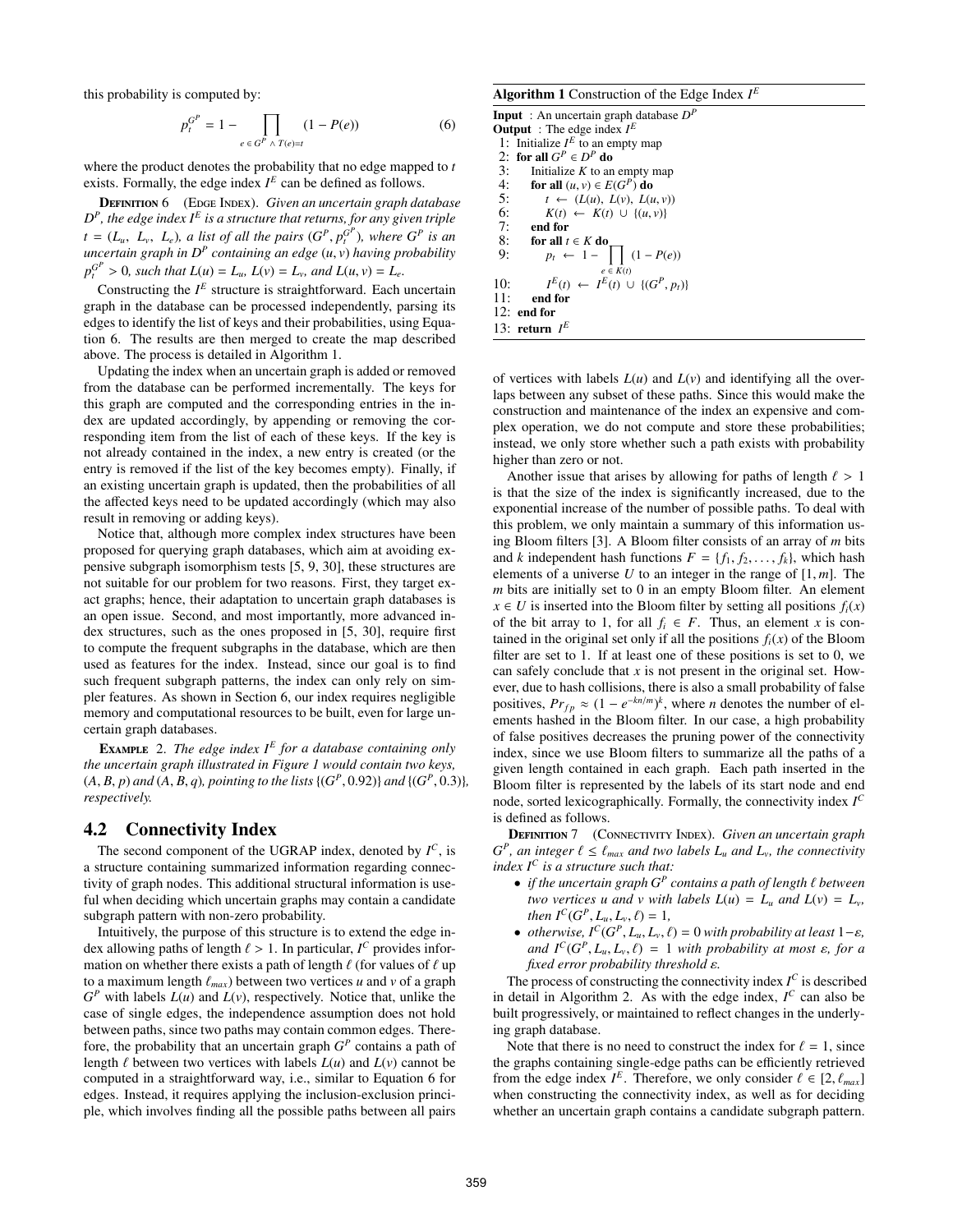Algorithm 2 Construction of the Connectivity Index *I<sup>C</sup>*

**Input** : An uncertain graph database  $D^P$ ; the maximum path length  $\ell_{max}$ Output : The connectivity index *I<sup>C</sup>*

1: Initialize  $I^C$  to an empty map which maps graphs to arrays of Bloom filters

2: for all  $G^P \in D^P$  do<br>3: for all  $u \in V(G^P)$ 3: **for all**  $u \in V(G^P)$  **do**<br>4: **Start depth-first se** 4: Start depth-first search from *u* to maximum depth  $\ell_{max}$ <br>5: **for all** visited node *v* **do** 5: **for all** visited node *v* **do**<br>6:  $\ell \leftarrow$  the current depth 6:  $\ell \leftarrow$  the current depth<br>7: **if**  $\ell > 2$  **then** 7: if  $\ell \geq 2$  then<br>8:  $I^C(G^P, \ell)$ 8:  $I^C(G^P, \ell, L(u), L(v)) \leftarrow 1$ <br>9: **end if** 9: end if<br>10: end for  $10:$  end for  $11:$  end for end for 12: end for 13: return  $I^C$ 

Figure 2: Search tree of candidate subgraph patterns.

The value of the maximum path length  $\ell_{max}$  provides a trade-off between pruning effectiveness and space requirements, and its value can be selected empirically. In our experiments, we set  $\ell_{max}$  to 3.

Example 3. *The graph G<sup>P</sup> illustrated in Figure 1 would contribute to the connectivity index only the entry*  $I^C(G^P, A, A, 2) = 1$ *, since all the paths of length 2 are between vertices with label A and there are no paths with length more than 2.*

# 5. FREQUENT SUBGRAPH PATTERN MIN-ING ALGORITHM

Similar to existing approaches for frequent subgraph pattern mining in either exact or uncertain graph databases, our method comprises two main parts. The first part is a process to generate candidate subgraph patterns for examination. For this purpose, we adopt the method proposed in gSpan [28], which is also followed in [32] for the same purpose. We briefly explain this process in Section 5.1. The second involves the process of evaluating whether a candidate pattern is frequent. This is performed efficiently using the UGRAP index structure described in Section 4 to prune candidate patterns with support lower than the required threshold. This process is explained in Sections 5.2 and 5.3.

# 5.1 Enumerating Candidate Patterns

The first part for finding frequent subgraph patterns is a process that generates candidate patterns to be examined. Every subgraph of a graph in the database constitutes a candidate pattern. Therefore, this process should enumerate all possible subgraph patterns in a systematic and efficient manner. The typical solution adopted by existing methods for mining both exact and uncertain graphs exploits the apriori property [1] as described below.

Let *S* and *S'* be two subgraph patterns. If  $S \subseteq S'$ , then *S* is called a *subpattern* of  $S'$  (and  $S'$  is called a superpattern of  $S$ ). If, in addition,  $|E(S')| = |E(S)| + 1$ , then *S* is called a *direct* subpattern of  $S'$ . It is easy to show that, if  $S$  is a subpattern of  $S'$ , then  $sup(S, D) \geq sup(S', D)$ . This is referred to as the *apriori* property, and it can be easily seen that it also holds for the expected support of subgraph patterns in uncertain graph databases. Using this property, it is possible to avoid unnecessary tests when searching for frequent subgraph patterns in a database, since:

- 1. if *S* is a frequent subgraph pattern, then every subpattern of *S* is also frequent, and
- 2. if *S* is not a frequent subgraph pattern, then no superpattern of *S* can be frequent.

Consequently, the subgraph patterns occurring in the database *D<sup>P</sup>* can be organized in a rooted directed acyclic graph (DAG), where the nodes represent candidate patterns (with the root being an empty pattern) and an edge from a pattern  $S_i$  to a pattern  $S_j$  denoting that  $S_i$  is a direct subpattern of  $S_j$ . This structure enumerates all the possible subgraph patterns by starting from patterns comprising a single edge and then expanding them by adding additional edges, so that all the patterns consisting of *n* edges can be found at level *n*, i.e., having a path from the root of length *n*. Each subgraph pattern typically has more than one direct superpatterns (since there are many possible edges that can be added to it). To avoid enumerating each subgraph pattern multiple times, a spanning tree of this DAG needs to be selected. The method proposed in gSpan [28] achieves this by imposing a lexicographic order among the patterns. Each pattern is assigned a unique canonical label, which is derived by a depth-first traversal of the pattern nodes combined with a lexicographic order. Then, by convention, patterns are allowed to "grow" by adding an edge only to vertices on the right-most path according to the considered ordering. This transforms the above graph to a tree hierarchy of patterns. The subgraph patterns are enumerated applying a depth-first search of this tree structure.

Example 4. *Figure 2 depicts the tree hierarchy of candidate subgraph patterns for a database containing only the uncertain graph shown in Figure 1.*

# 5.2 Computing Expected Support

In the following, we introduce an algorithm that employs the constructed UGRAP index to efficiently evaluate candidate subgraph patterns for deciding whether the support of a pattern *S* exceeds the requested minimum support threshold *minSup*. The algorithm uses the information stored in the index to compute upper bounds of the expected support of a pattern, so that infrequent subgraph patterns can be identified and pruned early, without performing the computationally expensive subgraph isomorphism tests and calculations of the expected supports.

According to Definition 5, the expected support of a candidate pattern *S* in an uncertain graph  $G<sup>P</sup>$  is above zero only if *S* is subgraph isomorphic to at least one of the exact graphs implied by *G<sup>P</sup>*. Consequently, this may hold only if all the edges contained in *S* can be mapped to some edge in  $G^P$ . For each edge  $e \in E(S)$ , corresponding to a key  $t = T(e)$ , the index  $I<sup>E</sup>$  returns a list  $I<sup>E</sup>(t)$  of those uncertain graphs in the database containing edges that *e* could be mapped to. Hence, the intersection of these lists, i.e.,

$$
I_S = \bigcap_{e \in E(S)} I^E(T(e))
$$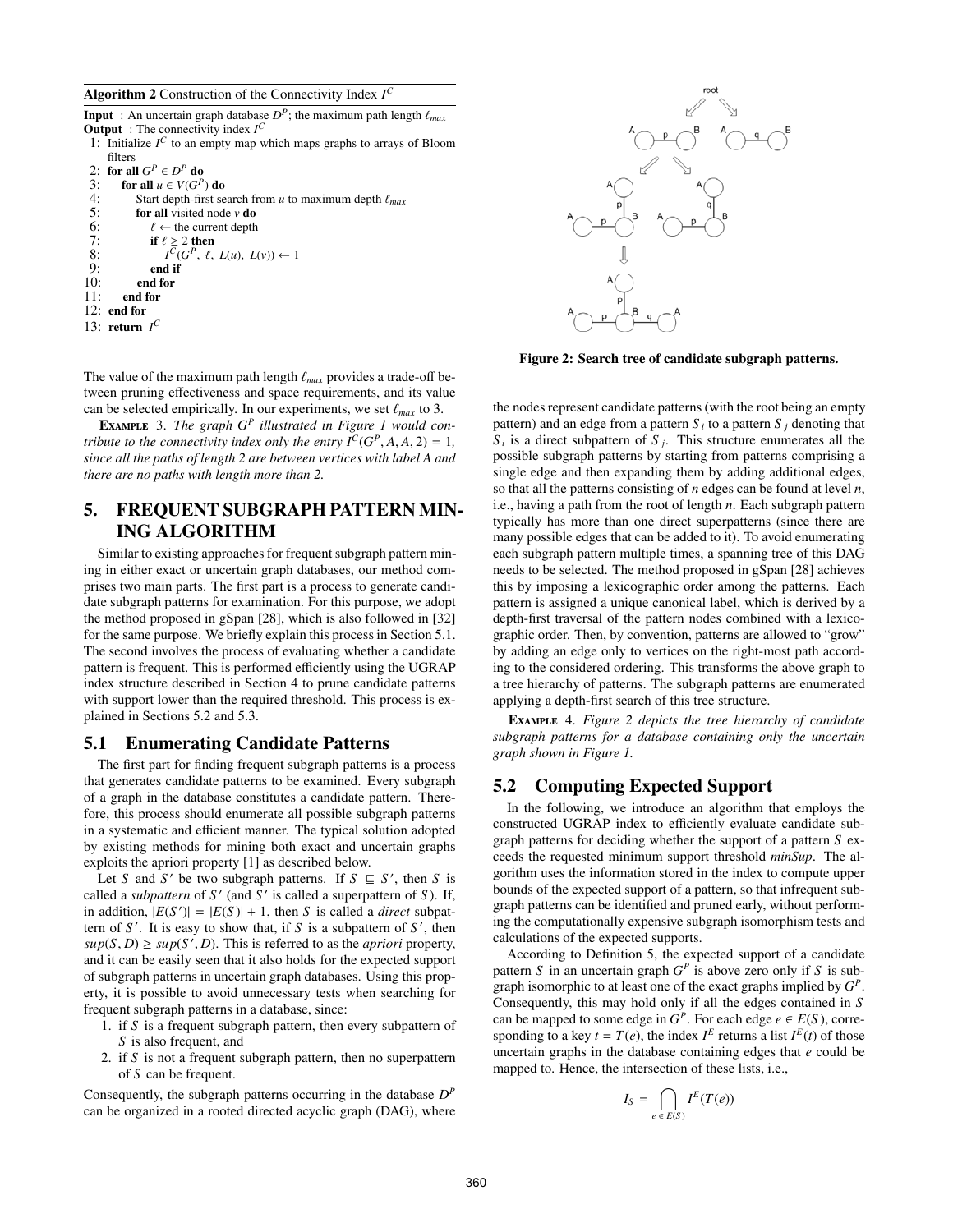returns the set of uncertain graphs in the database to which *S* is potentially subgraph isomorphic. *S* can not be subgraph isomorphic to any of the remaining graphs, since there will be at least one edge of *S* that can not be mapped to some edge in those graphs. Consequently, assuming trivially that the expected support of *S* in each of the graphs in  $I_S$  is at most 1, the expected support of  $S$  in the database is at most as high as the size of this list, i.e.,

$$
esup(S, D^P) \le \frac{|I_S|}{|D^P|} \tag{7}
$$

This already provides a first upper bound of the expected support of *S* in  $D^P$ . Subgraph patterns that do not satisfy the above condition can be immediately pruned and need not be involved in any subgraph isomorphism tests. Moreover, tighter bounds can be obtained by taking the uncertainty of edges into consideration. In particular, the expected support of *S* in an uncertain graph  $G^P \in I_S$ is bounded by the probability that *G<sup>P</sup>* implies an exact graph that contains all the edges to which the edges of *S* are mapped. This can be derived from the probabilities stored in the index for each pair of a key and a graph. Specifically,

$$
esup(S, G^P) \leq \prod_{e \in E(S)} p_{T(e)}^{G^P} \tag{8}
$$

where  $p_{T(e)}^{G^P}$  is the probability provided by the index for the key  $T(e)$ and the list entry of  $G^P$ , calculated according to Equation 6. Therefore, the following upper bound can be obtained for the expected support of the candidate pattern *S* in the database  $D^P$ :

$$
esup(S, DP) \leq \frac{1}{|DP|} \sum_{GP \in I_S} \prod_{e \in E(S)} p_{T(e)}^{GP} = \overline{esup(S, DP)} \qquad (9)
$$

If the upper bound calculated by Equation 9 is lower than the required support threshold *minSup*, i.e.,

$$
\overline{esup(S, D^P)} < minSup \tag{10}
$$

then the subgraph pattern *S* can be safely pruned. Notice that this pruning process of candidate patterns is very efficient for two reasons. First, it examines only a relatively small subset of the graphs in the database, i.e., those graphs contained in the list  $I<sub>S</sub>$ . Second, it only uses the probabilities stored in the index, i.e., it does not involve any subgraph isomorphism tests.

Clearly, an important factor determining the cost savings is the size of the list  $I_S$ . This list contains each graph  $G<sup>P</sup>$  in the database such that, for each edge  $e \in E(S)$  there exists an edge in  $G^P$  to which *e* can be mapped. Although this is a necessary condition for *S* being subgraph isomorphic to at least one exact graph implied by  $G<sup>P</sup>$ , it allows for many false positives, since it does not consider any structural information regarding how these edges are connected. For this purpose, we exploit the connectivity index *I<sup>C</sup>* to perform an additional filtering step before computing the upper bound of the expected support in Equation 9 and testing the condition in Equation 10. In particular, we compute all the pairs  $(L_u, L_v)$ such that there exists two vertices  $u$  and  $v$  in  $S$  with labels  $L_u$  and  $L_v$ , respectively, and a path between them with length  $\ell \leq \ell_{max}$ . Then, for each graph  $G^P \in I_S$ , we test whether  $I^C(G^P, \ell, L_u, L_v) = 1$ for each one of these pairs  $(L_u, L_v)$  with path length  $\ell$ . If this does not hold, then  $G<sup>P</sup>$  is removed from  $I<sub>S</sub>$ , since *S* can not be subgraphisomorphic to it. This reduces the size of the list  $I<sub>S</sub>$ , allowing for a tighter bound to be computed in Equation 9. The above process is detailed in Algorithm 3.

#### Algorithm 3 UGRAP

**Input** : The UGRAP index of the uncertain graph database  $D<sup>P</sup>$ ; the minimum support threshold *minSup*

- Output : The set of frequent subgraph patterns *Freq*
- 1: Initialize  $Freq \leftarrow \emptyset$
- 2: Start enumerating candidate subgraph patterns
- 3: while there are more subgraph patterns **do** 4:  $S \leftarrow$  the next subgraph pattern to be example.
- $S \leftarrow$  the next subgraph pattern to be examined
- 5:  $T_S \leftarrow \left( \left| T(e) \right. \right)$  $e \in E(S)$
- 6: // *Graph pruning using I<sup>E</sup>*

7: 
$$
I_S \leftarrow \{G^P | G^P \in \bigcap_{t \in T_S} I^E(t) \}
$$

- 8: **if**  $I_S = \emptyset$  or  $|I_S|/|D^P| < minSup$  then 9: skip *S*
- 9: skip *S*

 $10:$  end if  $11:$  for all

11: **for all**  $G^P \in I_S$  **do**<br>12:  $I_S \leftarrow$  label pairs  $L_S \leftarrow$  label pairs of vertices in *S* connected with path of length  $\ell \in (1, \ell_{max}]$ 

13: // *Graph pruning using I<sup>C</sup>*<br>14: **for all**  $(I_u, I_v, \ell) \in I_s$  **d** 

14: **for all** 
$$
(\tilde{L}_u, L_v, \tilde{\ell}) \in \tilde{L}_S
$$
 **do**  
15: **if**  $I^C(G^P, L_u, L_v, \ell) = 0$  **then**

16:  $I_S \leftarrow I_S \setminus \{G^P\}$ 

17: end if<br>18: end for 18: end for  $19:$  end for

$$
19: \quad \underline{\text{end for}} \qquad \qquad \Box
$$

20:  $\overline{esup(S, D^P)} \leftarrow \sum$  $G^P \in I_S$  $\Box$  $e \in E(S)$  $p_{T(e)}^{G^P}$ 

21: if 
$$
\overline{exp(S, D^P)} / |D^P| < min Sup
$$
 then  
22: skip *S*  
23: end if

23: end if<br>24:  $\#Com$ 24: // *Compute the actual expected support for the remaining graphs*<br>25:  $e \sin(S \cdot B^P) \leftarrow \sum e \sin(S \cdot G^P)$ 25:  $\exp(S, D^P) \leftarrow \sum \exp(S, G^P)$ 

$$
G^P \in I_S
$$

26: if 
$$
esup(S, D^P) / |D^P| \ge minSup
$$
 then  
27:  $Freq \leftarrow Freq \cup S$   
28: end if

end if

29: end while

```
30: return Freq
```
Finally, if the pruning condition in Equation 10 is not satisfied, then the expected support of *S* needs to be calculated, or at least approximated to an extent that the pattern can be either identified as frequent or discarded as infrequent. This requires calculating the expected support of *S* in each of the uncertain graphs  $G^P \in I_S$ . We distinguish two cases. If  $G<sup>P</sup>$  is relatively small, we compute the exact value of the expected support, as defined in Equation 5. Otherwise, we apply the approximation algorithm proposed in [32]. This algorithm transforms the problem to an instance of the DNF counting problem, by constructing a DNF formula based on the embeddings of *S* in  $G^P$ . Then, it approximates the satisfaction probability of this formula, which corresponds to the expected support of *S* in  $G^P$ , in an interval of width at most  $\epsilon \cdot minSup$  with a probability  $1 - \delta$ , where  $\epsilon$  and  $\delta$  are two error tolerance parameters that determine the trade-off between the accuracy and the efficiency of the approximation.

For choosing between the exact and the approximate algorithm, the computation cost of each approach is calculated, and the approach with the smallest cost is selected. For a pattern *S* and graph  $G^P$  with *X* embeddings, the cost  $Cost(G^P, S)$  is computed as follows (based on the theoretical results of [32]):

$$
Cost(G^{P}, S) = \begin{cases} \ln(2/\delta)/(\epsilon \cdot \min Sup)^{2} & \text{for approximation} \\ 2^{x-5}/X & \text{for exact} \end{cases}
$$
(11)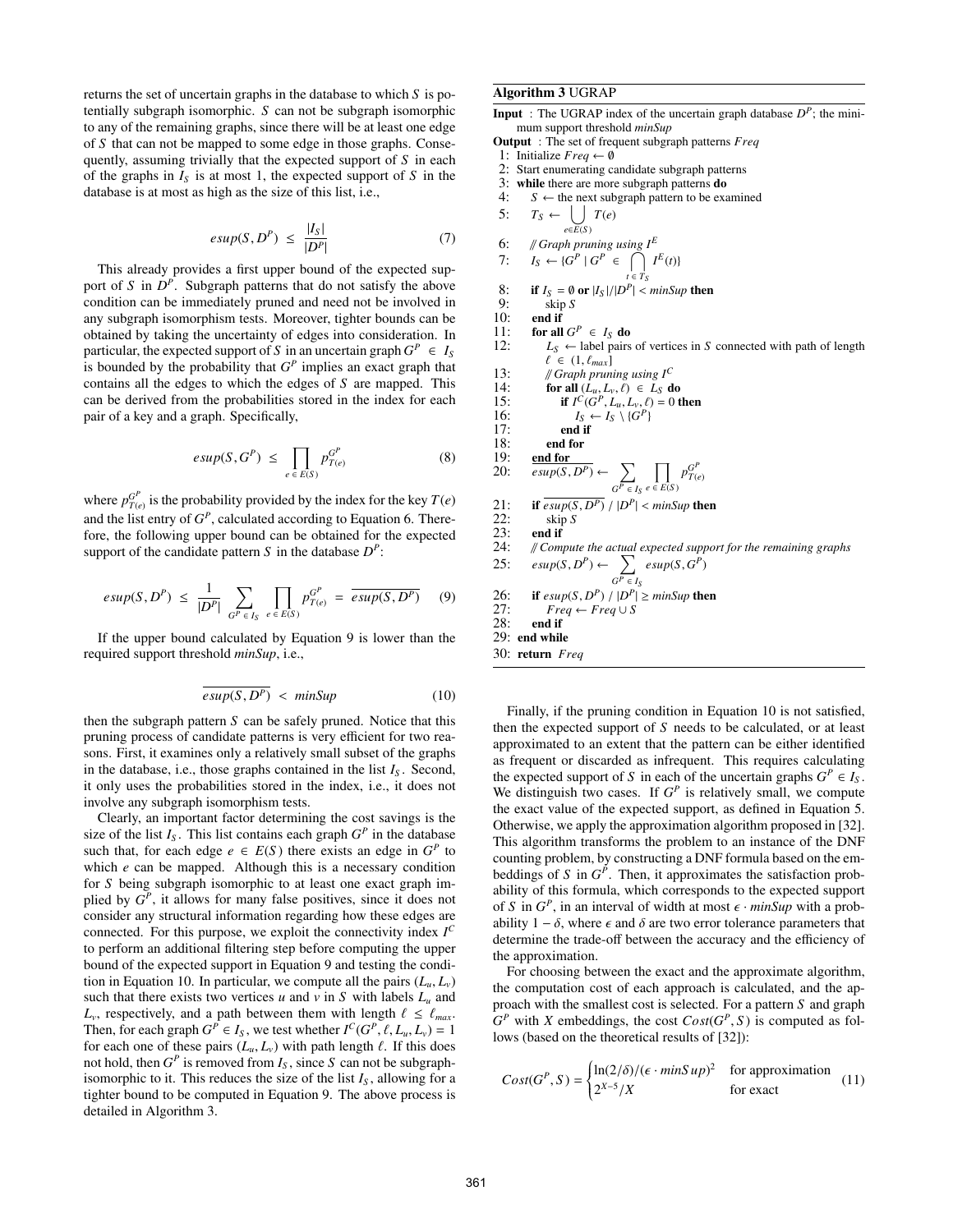# 5.3 Scheduling and Early Termination

Reducing the graphs to be examined only to the subset contained in the list  $I_s$  for a candidate pattern  $S$ , avoids a large number of subgraph isomorphism tests and therefore yields significant cost savings. However, as we explain in Section 6, depending on the characteristics of the dataset, the remaining cost may still be high for two reasons. First, if the number of distinct labels assigned to the vertices and edges of the graphs in the database is low, then the selectivity of the index is also low, since this means that a large number of edges is mapped to the same key. Consequently, the size of the list  $I<sub>S</sub>$  is high, i.e., not many graphs are skipped. Second, as explained above, if the pruning condition in Equation 10 fails, then the expected support of *S* for the graphs in  $I_s$  needs to be computed, which is an expensive operation.

To address this issue, we introduce further optimizations in the algorithm which enable early termination in combination with efficient scheduling of the graphs to be examined. The purpose of these optimizations is to reach the situation where the pattern *S* can either be confirmed as frequent, or discarded as infrequent, with the minimal computation cost.

Observe that, when computing the expected support of a candidate pattern, the computational cost for each graph to be examined varies based on the characteristics of the graph (see Equation 11). Thus, one possible optimization strategy is to examine graphs in increasing order of cost, since it might often occur that a candidate pattern can be identified as frequent or infrequent before all the graphs are examined, hence saving the time for the most costly operations. However, the computation cost per graph is not a sufficient feature for scheduling the graphs. Indeed, some graphs may have a relatively low computation cost, but also provide a very small expected support, thereby not contributing much toward deciding whether the candidate pattern is frequent or not. Instead, we consider as a scheduling criterion the *cost per benefit* ratio (*CBR*) for the given graph and pattern. Clearly, to exactly compute CBR, we need the exact value of the expected support, which is unknown. Thus, we use instead as an approximation the upper bound of the expected support, computed according to Equation 8 and the information contained in the UGRAP index. More specifically, we approximate the cost per benefit ratio as follows:

$$
CBR(G^P, S) = \frac{Cost(G^P, S)}{\prod_{e \in E(S)} p_{T(e)}^{G^P}}
$$
(12)

where  $Cost(G^P, S)$  is computed according to Equation 11. Note that the upper bound of the expected support per graph is already computed for all graphs contained in  $I_s$ , during the previous steps of the algorithm. Therefore, the additional cost for enabling graph scheduling is negligible.

Following, UGRAP considers the graphs in  $I<sub>S</sub>$  in an increasing order based on their cost per benefit ratio, maintaining two values: (a) the actual expected support *esup*, which is the sum of the expected supports for all the graphs examined so far, initialized with 0, and, (b) the upper bound of the expected support for the remaining graphs *remSup*, initialized with  $remSup = \varepsilon sup(S, I_S)$ , as per Equation 9. At each subsequent step, *remSup* is updated, calculating the value over the remaining graphs in  $I<sub>S</sub>$ . The algorithm terminates when either (a)  $\exp \geq minSup$ , i.e., the pattern is confirmed to be frequent, or (b)  $\exp + \text{remSup } \leq \text{minSup }$ , in which case the pattern is discarded as infrequent. The above process is detailed in Algorithm 4.

As shown in the next section, this combination of the UGRAP index with the scheduling and early termination drastically reduces

#### Algorithm 4 Scheduling and Early Termination

**Input** : A candidate subgraph pattern *S*; a list of uncertain graphs  $I_S$ ; Output : True, if the pattern has expected support higher than *minSup* 1:  $\textit{esup} \leftarrow 0$ 

- 
- 2:  $remSup \leftarrow \overline{esup(S, D^P)}$  (Equation 9)<br>3: **for all**  $G^P \in I_S$  **do**
- 3: for all  $G^P \in I_S$  do<br>4: Compute CBR( Compute  $CBR(G^P, S)$  using Equation 12
- 5: end for
- 6: Sort graphs in  $I_S$  in increasing order of *CBR*<br>7: while  $\exp \le \min \sup$  and  $\exp + \text{rem} \sup >$
- 7: while *esup* < *minSup* and *esup* + *remSup* > *minSup* do
- 8: *G<sup>P</sup>* ← remove first graph from *I<sub>S</sub>*<br>9: *s* ← compute the expected support
- $s \leftarrow$  compute the expected support of *S* in  $G<sup>P</sup>$ , using either approximation or exact approach
- 10:  $esup \leftarrow esup + s$
- 11: *remSup* ← *remSup* − *esup*(*S*,*GP*)
- $12<sup>°</sup>$  end while
- 13: **return** true if ( $esup \ge minSup$ ); false otherwise

the number of required subgraph isomorphisms, as well as the number of required *esup* computations, thereby significantly reducing the execution time compared to the current state of the art approach.

# 6. EXPERIMENTAL EVALUATION

We have conducted an extensive experimental evaluation of the performance of the UGRAP algorithm for mining frequent subgraph patterns in uncertain graph databases. We have used three real-world datasets from the bioinformatics domain, as well as a set of synthetic datasets for examining in more detail the impact of different parameters in the performance of UGRAP. For comparison, we also implemented MUSE [32], which is currently the stateof-the-art approach for discovering frequent subgraph patterns in uncertain graphs, and we used it in the experiments to evaluate the performance of UGRAP.

All experiments were executed on a single core of an AMD Opteron 2.7 Ghz machine running CentOS Linux, kernel 2.6. Regarding the approximation method for computing expected support in MUSE, both parameters  $\delta$  and  $\varepsilon$  were set to 0.4. Note that the same method is used by UGRAP, for approximating the expected support of patterns that are not pruned using the index, as explained in Section 5.2. Therefore, both UGRAP and MUSE have the same performance regarding precision and recall of the discovered patterns; hence, we do not present precision/recall results in this evaluation (quality results for MUSE can be found in [32]). Regarding the UGRAP index, unless otherwise noted, it was configured to construct 2 Bloom filters per graph, covering paths of length 2 and 3. For enumerating the candidate patterns, we have used a C implementation of the gSpan algorithm [28], which is available online<sup>1</sup>. For subgraph isomorphism testing, we have used the C++ implementation of VF2 [6], the state-of-the-art subgraph isomorphism algorithm, available from the VFLIB library<sup>2</sup>. The experiments were also repeated with the subgraph isomorphism algorithm from Ullmann [23], which is also very frequently used in the literature. The results with Ullmann's algorithm were almost identical with the ones obtained using VF2. Therefore, in the following we only show the results corresponding to VF2. All C/C++ code was compiled with  $\frac{gc}{g++ 4.1.2}$ , using the second level of optimization.

In the next section we describe in detail the different datasets used in the experiments. Following, in Section 6.2 we present and discuss the results of our evaluation.

 $1$ http://www.kramer.in.tum.de/research/data\_mining/pattern\_mining/ graph\_mining

 $^2$ http://amalfi.dis.unina.it/graph/db/vflib-2.0/doc/vflib.html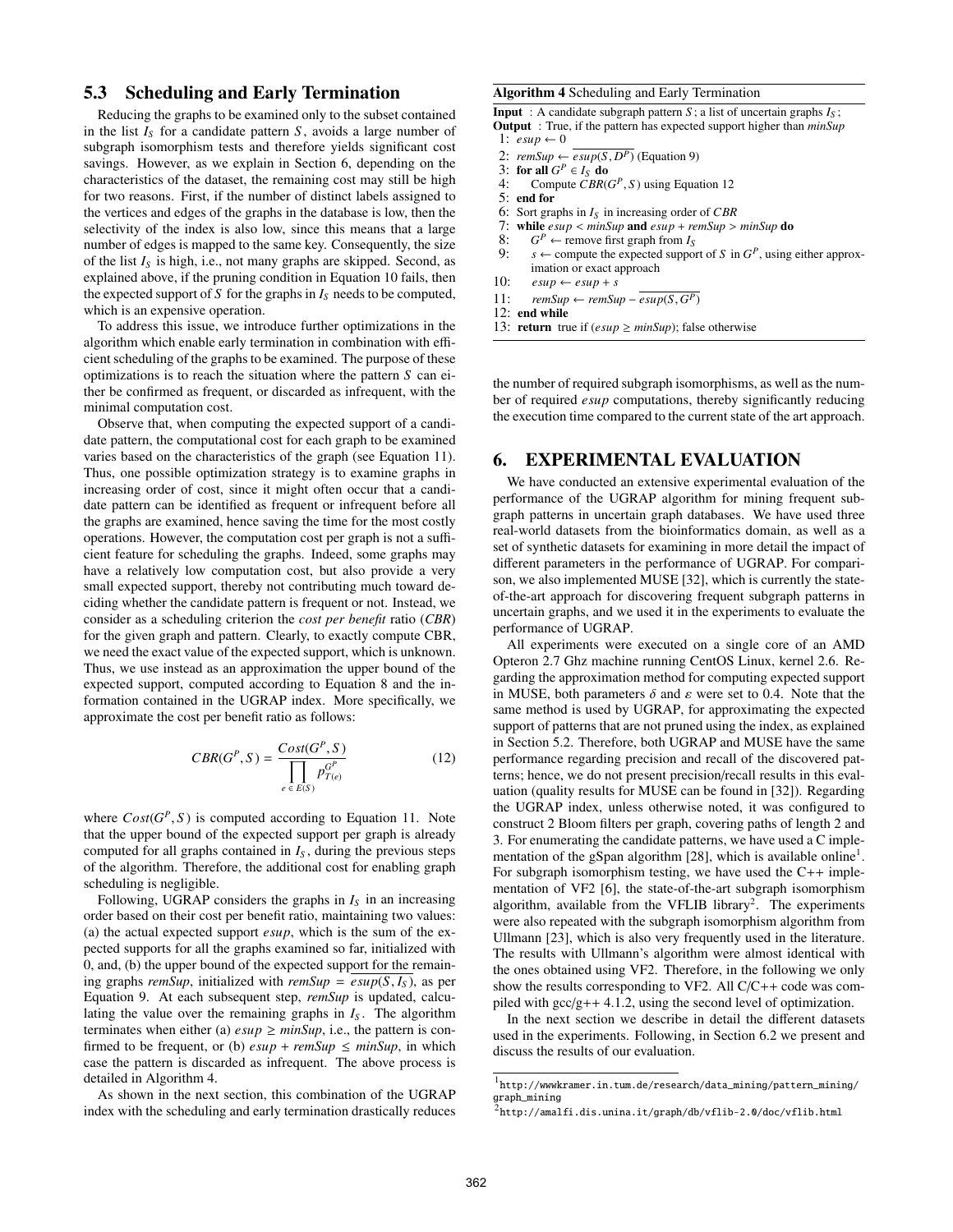

Figure 3: Distribution of edge probabilities and label triples.

# 6.1 Datasets

We have evaluated the performance of our approach on three real-world datasets from the bioinformatics domain, as well as on synthetic datasets. We describe these datasets below.

Protein-Protein Interactions (PPI). This is an uncertain graph database representing protein interactions for different organisms obtained from the STRING database<sup>3</sup>. Each graph represents proteinto-protein interactions for a specific organism. The labels represent COG functions, while edge probabilities represent confidence scores for each particular interaction.

Developmental Therapeutics Program (DTP). This is an AIDS antiviral screening dataset<sup>4</sup>, containing chemical compounds that have been tested for evidence of anti-HIV activity. Node and edge labels correspond to types of atoms and bonds, respectively. We converted these graphs to uncertain graphs by assigning probabilities to the edges as follows. First, to each vertex or edge label *L*, we assigned randomly a probability  $p_L \in (0, 1]$ . Then, to each edge  $e=(u, v)$  with label  $L_e$ , we assigned randomly a probability in the interval  $[\mu - \delta, \mu + \delta]$ , where  $\mu$  was set to the average value of the probabilities assigned to the labels  $L(u)$ ,  $L(v)$ , and  $L(e)$ , and  $\delta$ was set to 0.1. This process was followed so that the probability assigned to an edge was related to the type of the edge.

National Toxicology Program (NTP). This dataset was constructed from the National Toxicology Program and includes a set of chemical compounds that have been experimentally examined for carcinogenic effects in rodents [15]. The dataset is frequently used for evaluating pattern mining in graphs. In this work, we used the version provided as part of the Predictive Toxicology Evaluation Challenge [10], which includes 340 chemical compounds. To assign a probability to each edge  $e = (u, v)$ , we used the average of the probabilities of the vertices  $u$  and  $v$  as given in the dataset.

The characteristics of the aforementioned datasets are presented in Table 1. This table provides statistics regarding the number of graphs in each dataset, the total and average number of nodes and

 $3$ http://string-db.org/

|                                  | PPI     | DTF    | NTF   |
|----------------------------------|---------|--------|-------|
| number of graphs                 | 587     | 1,572  | 340   |
| number of nodes                  | 61,764  | 54,485 | 9,189 |
| with distinct labels             | 5,350   | 30     | 66    |
| number of edges                  | 214,314 | 58,184 | 9,317 |
| with distinct labels             |         |        |       |
| number of distinct label triples | 54,134  | 90     | 207   |
| average nodes per graph          | 105     | 35     | 27    |
| with minimum                     | 3       |        | 2     |
| with maximum                     | 818     | 259    | 214   |
| average edges per graph          | 365     | 37     | 27    |
| with minimum                     |         |        |       |
| with maximum                     | 3,910   | 273    | 214   |

Table 1: Statistics of the real-world datasets.

edges, and the number of distinct labels. In addition, Figure 3 plots the distribution of the frequencies of edge probabilities and of the occurrences of label triples. Recall that the latter correspond to the keys used in the  $I^E$  index. As can be observed, each dataset has different characteristics. In particular, they differ in 3 main factors: the number of graphs contained in the dataset, the size of the graphs contained in the dataset, and the number of distinct labels. For instance, DTP contains the larger number of graphs among the three datasets; however, the graphs contained in PPI are, on average, much larger than those contained in the other two datasets. Moreover, PPI contains a large number of distinct label triples, namely 54,134 distinct label triples for a total of 214,314 edges (avg. ratio 0.25), whereas DTP contains only 90 distinct label triples for a total of 58,184 edges (avg. ratio 0.0015) and NTP has 207 distinct label triples for a total of 9,317 edges (avg. ratio 0.022). Finally, in NTP, edge probabilities are relatively more uniformly distributed, whereas DTP has higher frequencies on edge probabilities around 0.5, and PPI has higher frequencies on lower probabilities, e.g. around 0.2 and 0.3. In Section 6.2, we discuss the effect of these different characteristics on the performance of the frequent subgraph pattern mining algorithms.

Synthetic Datasets. For evaluating UGRAP with a significantly larger dataset, and for examining the effect of specific factors on the algorithm's performance, we have also created a set of synthetic datasets, using the graph generator from [4]. More details about the resulted synthetic datasets are provided in Section 6.2.2 along with the corresponding evaluation results.

### 6.2 Results

We now report the results of the performance evaluation of UGRAP and MUSE on the real-world and the synthetic datasets. Recall that UGRAP does not affect the quality of the retrieved results (i.e., precision in terms of patterns falsely identified as frequent, and recall); it derives exactly the same results as MUSE, whose quality is thoroughly evaluated in [32]. Therefore, we focus on the efficiency of the two approaches.

#### *6.2.1 Real Datasets*

We first examined the cost for constructing the UGRAP index for each dataset. This is an offline operation, performed only once. Regarding the memory cost, we measured the memory required for storing the edge index and the Bloom filters; the memory for storing the graphs is not included, since it is the same in both UGRAP and MUSE. Figure 4 shows the memory and time required for indexing the three real-world datasets. As shown, index construction is very efficient, requiring less than 15 seconds for the PPI dataset, and less than 4 seconds for the other two datasets. The memory cost is also negligible, reaching a maximum of 1.6 Mbytes for the PPI dataset, and less than 60 Kbytes for the other two datasets. Both the

<sup>4</sup>http://dtp.nci.nih.gov/docs/aids/aids\_data.html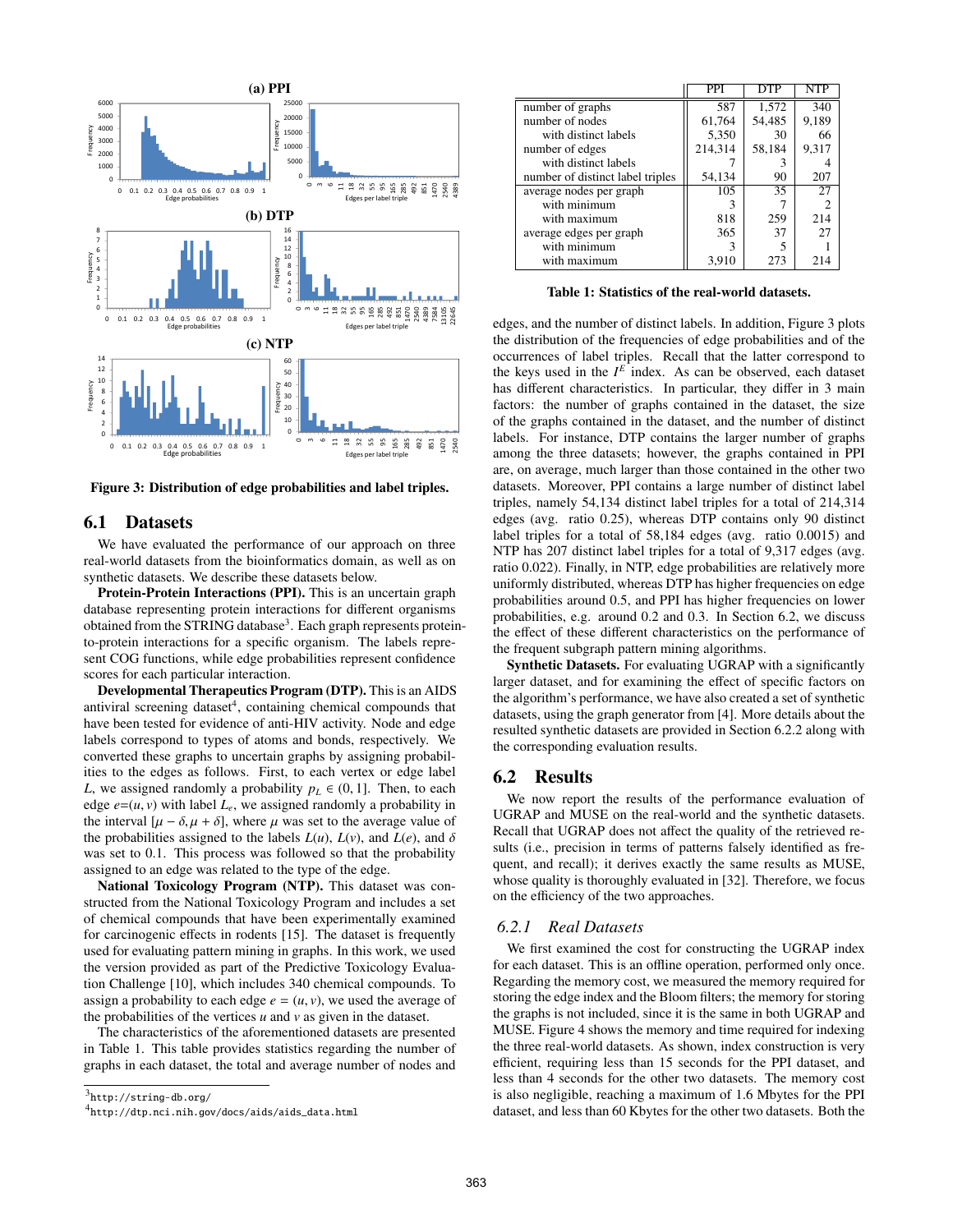

Figure 4: Index construction time and memory for UGRAP.

|            | minSup         | # frequent | # SG Isomorphisms |              | Percent   |
|------------|----------------|------------|-------------------|--------------|-----------|
|            | (%)            | patterns   | <b>MUSE</b>       | <b>UGRAP</b> | SG Isom.  |
| PPI        | 4              | 97         | 3.53E7            | 30,027       | 0.085%    |
|            | 6              | 50         | 3.38E7            | 16,954       | 0.050%    |
|            | 8              | 30         | 3.29E7            | 6,124        | 0.019%    |
|            | 10             | 11         | 3.22E7            | 1,603        | 0.005%    |
|            | 12             | 2          | 3.19E7            | 150          | $0.000\%$ |
|            | 14             | 0          | 3.18E7            | $\Omega$     | $0.000\%$ |
| <b>DTP</b> | 4              | 105        | 2.562.360         | 381.695      | 14.896%   |
|            | 6              | 68         | 1.942.992         | 278,998      | 14.359%   |
|            | 8              | 57         | 1,757,496         | 250,338      | 14.244%   |
|            | 10             | 41         | 1.413.228         | 183,135      | 12.959%   |
|            | 12             | 33         | 1,026,516         | 118,698      | 11.563%   |
|            | 14             | 27         | 902,328           | 101,606      | 11.260%   |
| <b>NTP</b> | $\overline{4}$ | 27         | 150,620           | 4.476        | 2.972%    |
|            | 6              | 17         | 132,600           | 3,679        | 2.775%    |
|            | 8              | 10         | 101,660           | 2,538        | 2.497%    |
|            | 10             | 9          | 100,300           | 2,262        | 2.255%    |
|            | 12             | 7          | 99,280            | 1,884        | 1.898%    |
|            | 14             | 5          | 93.840            | 1,579        | 1.683%    |

Table 2: Number of discovered frequent subgraph patterns and subgraph isomorphism tests performed by UGRAP and MUSE.

memory and indexing time are affected by the number and the size of the graphs in the database, as well as by the number of distinct label triples, which explains the higher cost for the PPI dataset. However, as will be shown later, this process scales easily to very large and complex datasets and does not constitute a bottleneck.

We then investigated the effect of the minimum support threshold *minSup* on the performance of UGRAP, comparing it to MUSE. For this purpose, we executed UGRAP and MUSE on the three real-world datasets described above, varying the value of *minSup* in the range of  $[0.04 - 0.14]$ , and we measured the execution time for each case. Figure 5 plots the results for the three datasets. We see that the execution time of both UGRAP and MUSE decreases for higher *minSup* values. This is due to the fact that by increasing *minSup*, fewer subgraph patterns qualify as frequent (see Table 2), resulting to a faster termination of the traversal of the search tree. Notice however that the performance improvement in UGRAP is substantially higher compared to MUSE. This additional gain in performance is due to the prioritization with early termination, which becomes more effective in eliminating candidate graphs for higher *minSup* thresholds. More specifically, for higher *minSup* values, the information obtained from the index is sufficient for discarding patterns in most of the cases, without requiring expensive isomorphisms or probability approximations. The results are consistent for all datasets.

Moreover, UGRAP outperforms MUSE by one to three orders

|                    |       | D٠    | D٠   | DΔ     |        |       |
|--------------------|-------|-------|------|--------|--------|-------|
| value of $\lambda$ | 0.02  | 0.04  | 0.08 |        |        |       |
| label triples      | 1,770 | 3.723 | .451 | 10,665 | 14,861 | 8,426 |

Table 3: Number of distinct label triples for the synthetic datasets generated with varying  $\lambda$ .

of magnitude. This difference is due to two factors. First, the edge index substantially reduces the number of graphs that need to be examined for isomorphism for each candidate pattern. This large difference in the number of subgraph isomorphism tests performed by the two methods can be clearly seen in Table 2. The highest cost savings are observed for the PPI dataset, which has the highest number of distinct vertex and edge labels, and therefore the edge index  $I<sup>E</sup>$  has the highest selectivity. In this case, the number of subgraph isomorphism tests performed by UGRAP is always less than 0.01% of the ones required by MUSE. This reduction becomes less in the case of the DTP dataset, which has the lowest number of distinct label triples. However, UGRAP still avoids up to 85% of the subgraph isomorphism tests. The second factor contributing to the performance difference of the two algorithms is the prioritization scheme with early termination. This substantially reduces the time required for computing expected supports, by prioritizing the graphs with a low cost per benefit ratio, and postponing the most costly graphs for the end, anticipating that they will not be processed due to the early termination condition. As explained, the effectiveness of both the index and the prioritization strategy grows with the *minSup* values, and therefore the performance gain of UGRAP compared to MUSE also grows.

#### *6.2.2 Synthetic Datasets*

The second series of experiments was conducted using a set of synthetic datasets, which were created in order to study the effect of specific factors in the performance of UGRAP and MUSE.

Varying the number of distinct label triples. As explained in Section 4, the keys used in our index are label triples of the form  $t_i = (L_u, L_v, L_e)$ . As such, both the size and the selectivity of the index are expected to grow with the number of distinct label triples in the database. To examine the effect of this parameter on the performance of UGRAP, we constructed six different synthetic datasets, each with a different number of distinct label triples. The datasets were constructed using as basis the 1572 graphs contained in DTP, the largest of the real datasets, and adding 428 graphs generated using the graph generator from [4]. These additional graphs for each of the six datasets were generated with a different number of label triples, controlled through the configuration parameters of the graph generator. All the resulting datasets had a total of 2000 graphs, with 64,413 nodes and 927,510 edges. For each dataset, the number of distinct label triples was equal to  $\lambda \cdot \tau$ , for  $\lambda \in [0.02-0.2]$ , and  $\tau$  set to the number of total edges, i.e., 927,510. In other words, each dataset was created with a predetermined ratio  $\lambda$  of the number of distinct label triples to the total number of edges, as shown in Table 3. In all other aspects, the datasets were generated with the same characteristics (i.e., the same frequent patterns and the same complexity of the contained graphs); hence, the differences in execution time can only be attributed to the parameter  $\lambda$ .

Figure 6(a) shows the execution time of both algorithms for different values of  $\lambda$ . The results are shown in different plots for clarity, because of the large difference in the values of the y axis. Similar to the results for the real-world datasets, UGRAP outperforms MUSE by two to three orders of magnitude. Furthermore, we observe that increasing  $\lambda$  has a clear negative effect on the performance of MUSE, since it results to a larger number of *potentially*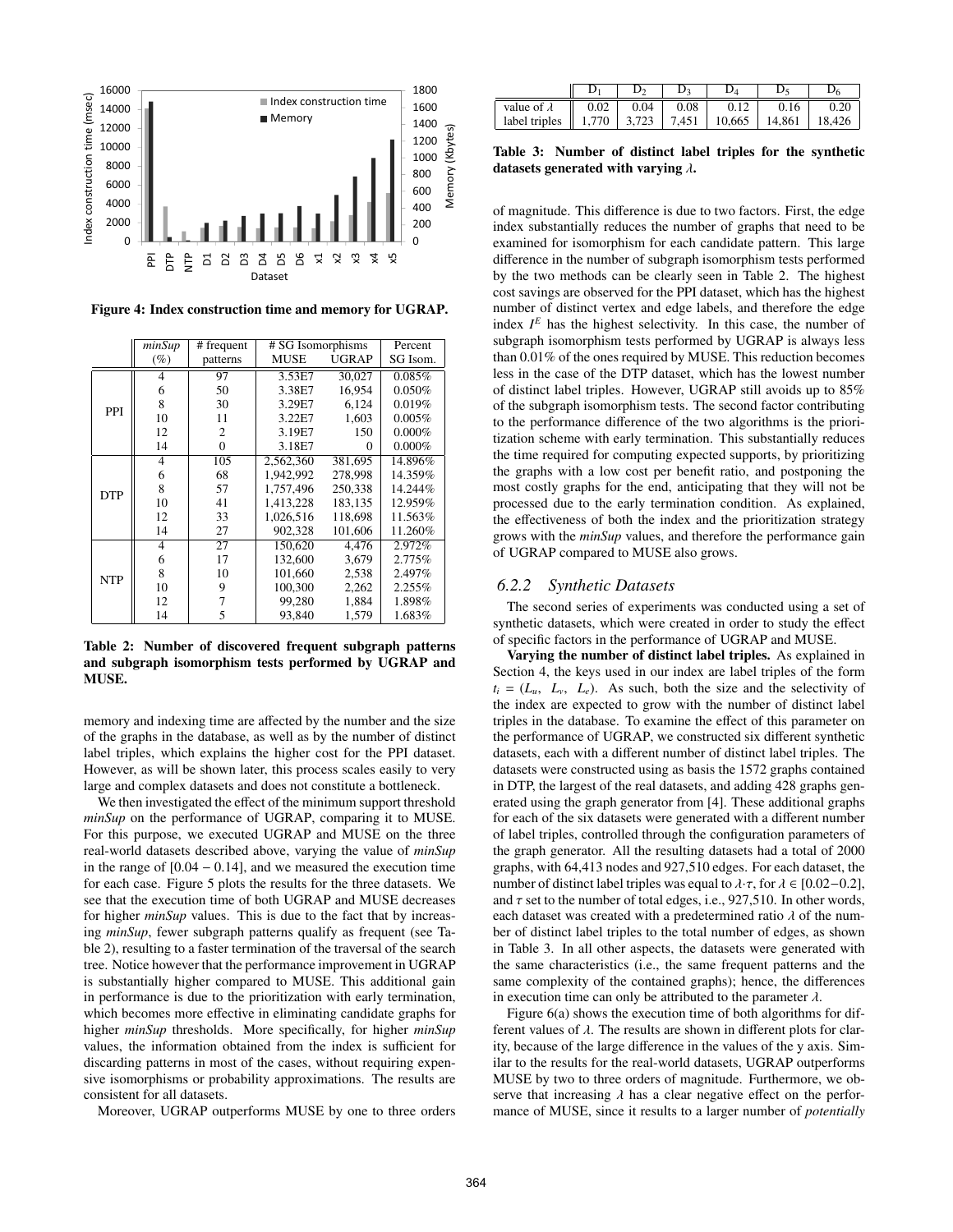



 0 0.04 0.08 0.12 0.16 0.2 Ratio of label triples λ  $0 \frac{1}{2000}$  2000 4000 6000 8000 10000 Number of graphs  $\frac{1}{2000}$  2000 2500 3000 3500 4000 Number of graphs Figure 6: Execution time for synthetic datasets in milliseconds, when varying: (a) the ratio  $\lambda$  of distinct label triples to the total number of edges, (b) the number of uncertain graphs, by cloning, and (c) the number of uncertain graphs, by adding new graphs.

15000 30000 45000

UGRAP

frequent patterns that need to be examined. On the contrary, in the case of UGRAP, this negative effect is canceled by the fact that the selectivity of the index is also increased with a higher  $\lambda$ , making the algorithm more effective in pruning infrequent patterns and in skipping graphs that do not contain the pattern in question. As such, UGRAP has approximately the same execution time on all datasets, independent of the value of  $\lambda$ .

 8000 9000 10000

UGRAP

We also measured the additional memory and time requirements of UGRAP for constructing the edge index and the Bloom filters. As shown in Figure 4, the additional requirements are negligible for all datasets (i.e.,  $D_1 - D_6$ ). As expected, the required memory slightly increases with an increase of  $\lambda$ , since more label triples need to be indexed. However, this memory increase is very small, due to the compactness of both the index and especially the Bloom filters. Furthermore, the total memory required by the UGRAP index is in the range of a few hundreds of kilobytes. The time required for constructing the index and the Bloom filters is also very small, not exceeding two seconds for all scenarios.

Scalability. The next set of experiments evaluated the performance of UGRAP in terms of scalability. Similar to the scalability evaluation methodology of [32], we created larger datasets by duplicating the graphs of a single uncertain database. As a basis, we used the previously described synthetic collection of 2000 graphs with  $\lambda$ =0.12, replicated up to 5 times, to produce datasets of up to 10000 graphs. We denote these datasets by xR, where  $R \in [1, 5]$ indicates the number of replications.

Figure 6(b) plots the execution time of the two algorithms with respect to the number of graphs. As expected, the execution time increases with the number of graphs. The increase is linear for both algorithms, and therefore UGRAP maintains the three orders of magnitude difference in performance, compared to MUSE. The cost for creating the index and Bloom filters for this experiment is also shown in Figure 4 (series x1 to x5). Both the time for the index construction and the memory requirements scale linearly with the number of graphs in the database.

As a second scalability test, we progressively increased the size

of the uncertain graph database by adding new graphs, instead of replicating it as previously. The difference from the previous configuration is that by adding new graphs, the number of distinct label triples increases. As a basis, we used again the synthetic collection with  $\lambda$ =0.12, and we incremented it in steps of 500 graphs, to a maximum of 4000 graphs. The additional graphs were generated using the standard graph generator [4], which also allowed us to keep the value of  $\lambda$  constant. Note that the newly added graphs did not introduce any additional frequent patterns; the frequent patterns were all part of the initial set of 2000 graphs. To make the results across the datasets comparable, we fixed the set of frequent subgraphs of all databases by adjusting the value of *minSup* at each run accordingly. For example, having as a reference set the frequent patterns resulting from 2000 graphs with *minSup*=0.08, the same frequent patterns were retrieved for the database of 4000 graphs by adjusting *minSup* to 0.04. Due to this configuration, the resulting differences are attributed only to the database size, and not to the number of frequent subgraphs or other factors.

 9000 10000

UGRAP

Figure 6(c) plots the execution time with respect to the number of graphs. Increasing the number of graphs causes a very small, sublinear increase on the execution time of UGRAP. The execution time difference between the datasets with 2000 and 4000 graphs is below 10%. This good scalability is attributed to the combination of the UGRAP index with the scheduling and early termination strategy, which minimize the effect of the additional graphs and patterns. In contrast, the execution time of MUSE grows superlinearly with the number of graphs, from  $4 \times 10^6$  for 2000 graphs, to  $1.6 \times 10^7$  for 4000 graphs. Two factors are responsible for this drastic increase: the additional graphs that need to be examined, and the additional candidate patterns, introduced by these new graphs. Since MUSE does not prune any infrequent patterns without examination, these additional patterns and graphs increase its execution time substantially. Finally, regarding the UGRAP index, the construction time and memory were again very small, not exceeding 3 seconds and 1.3 Mbytes respectively, for the largest dataset.